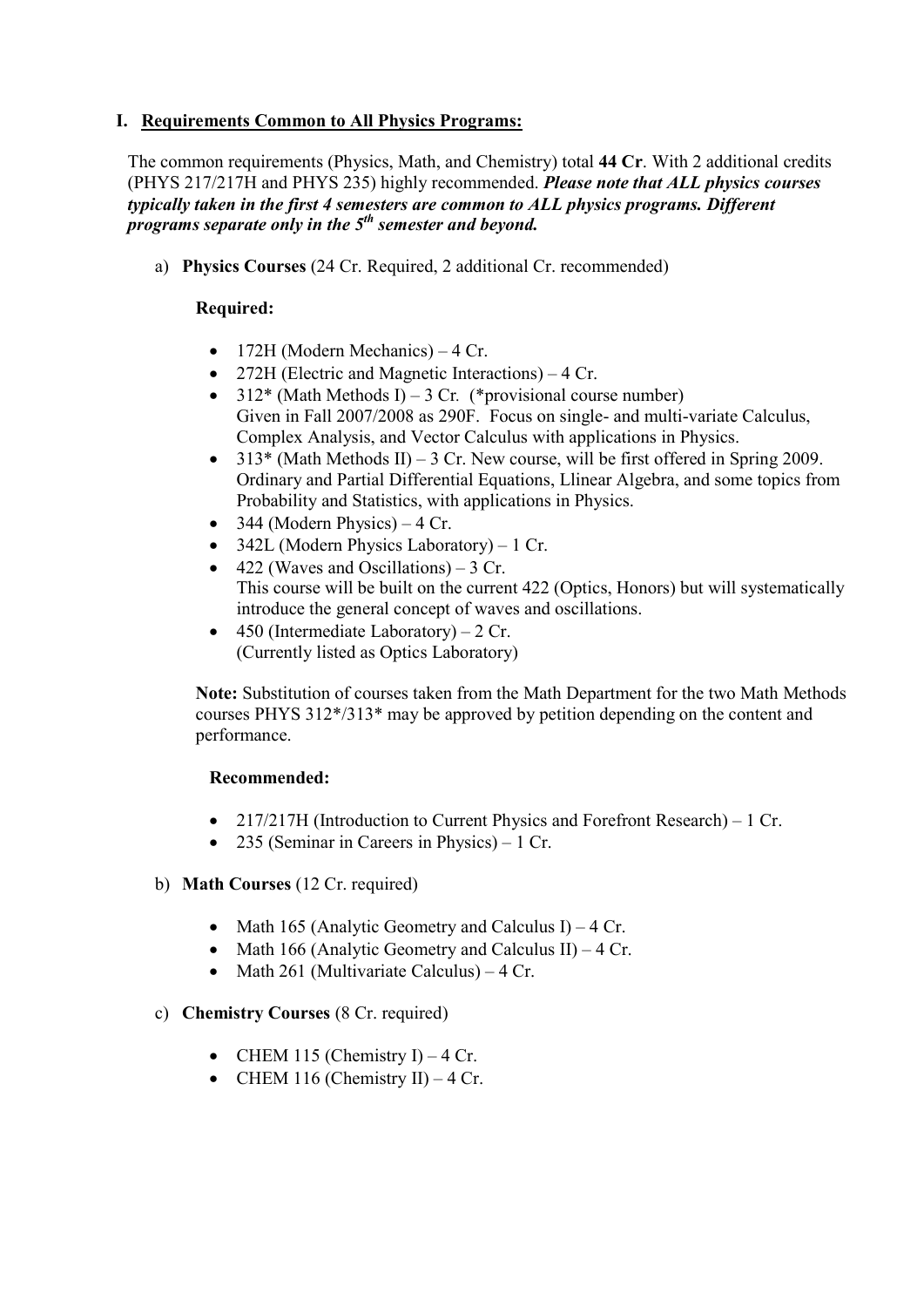# **II. Additional Requirements for the Regular Physics Program (7PA):**

The Regular Physics Program will have the following additional requirements on top of the common requirement shown in (I) above. These additional courses total **25 Cr.** or more depending on which advanced lab and elective courses are taken.

- 310 (Intermediate Mechanics) 4 Cr.
- 330 (Intermediate Electricity and Magnetism) 3 Cr.
- 360 (Ouantum Mechanics)  $3 \text{ Cr.}$
- 515 (Thermal and Statistical Physics) 3 Cr.
- Advanced lab:
	- 536 (Electronics Laboratory) 4 Cr. or 580 (Computational Physics) 3 Cr.
- 2 Science/Engineering Electives (6 Cr.) (300-level or higher or by approval)
- 1 Physics/Astronomy Elective (3 Cr.) (300-level or higher or by approval)

### **III. Additional Requirements for the Honors Physics Program (7PH):**

The Honors Physics Program will have the following additional requirements on top of the common requirement shown in I above. These additional courses total **38 Cr.** or more depending on which advanced lab and elective courses are taken. *All of these courses are typically taken in the 5th semester and beyond.*

- 410 (Physical Mechanics I, Honors)  $3$  Cr.
- 411 (Physical Mechanics II, Honors) 2 Cr.
- 430 (Electricity and Magnetism I, Honors) 3 Cr.
- 431 (Electricity and Magnetism II, Honors)  $2 \text{ Cr.}$
- 460 (Quantum Mechanics I, Honors) 3 Cr.
- 461 (Quantum Mechanics II, Honors) 3 Cr.
- 416 (Thermal and Statistical Physics, Honors) 4 Cr.
- Advanced lab: 536 (Electronics Laboratory) – 4Cr. or 580 (Computational Physics) – 3 Cr.
- 593 (Independent Project) with written report (3 Cr.) Honors requirement includes a written report
- 2 Science/Engineering Electives (6 Cr.) (300-level or higher or by approval)
- Physics Electives Requirement: 2 PHYS 5xx 6 Cr. (500-level specialty courses)

#### **Note:** In order to graduate with **Honors in Physics (and in Applied Physics)**, the following additional requirements apply:

- No grade of D+ or worse is allowed in any course.
- No more than one C grade (i.e.,  $C_{+}$ , C, or C-) is allowed in all physics courses taken.
- The Physics and the overall GPA must both be at or above 3.00.
- The grade requirements above can be met by grades from courses retaken. However, while the above requirements are not met, the student will not be classified as in an Honors Program, and thus a special permission would be required if they wish to take courses restricted to the Honors majors. *These new requirements can be elected by current students as well.*